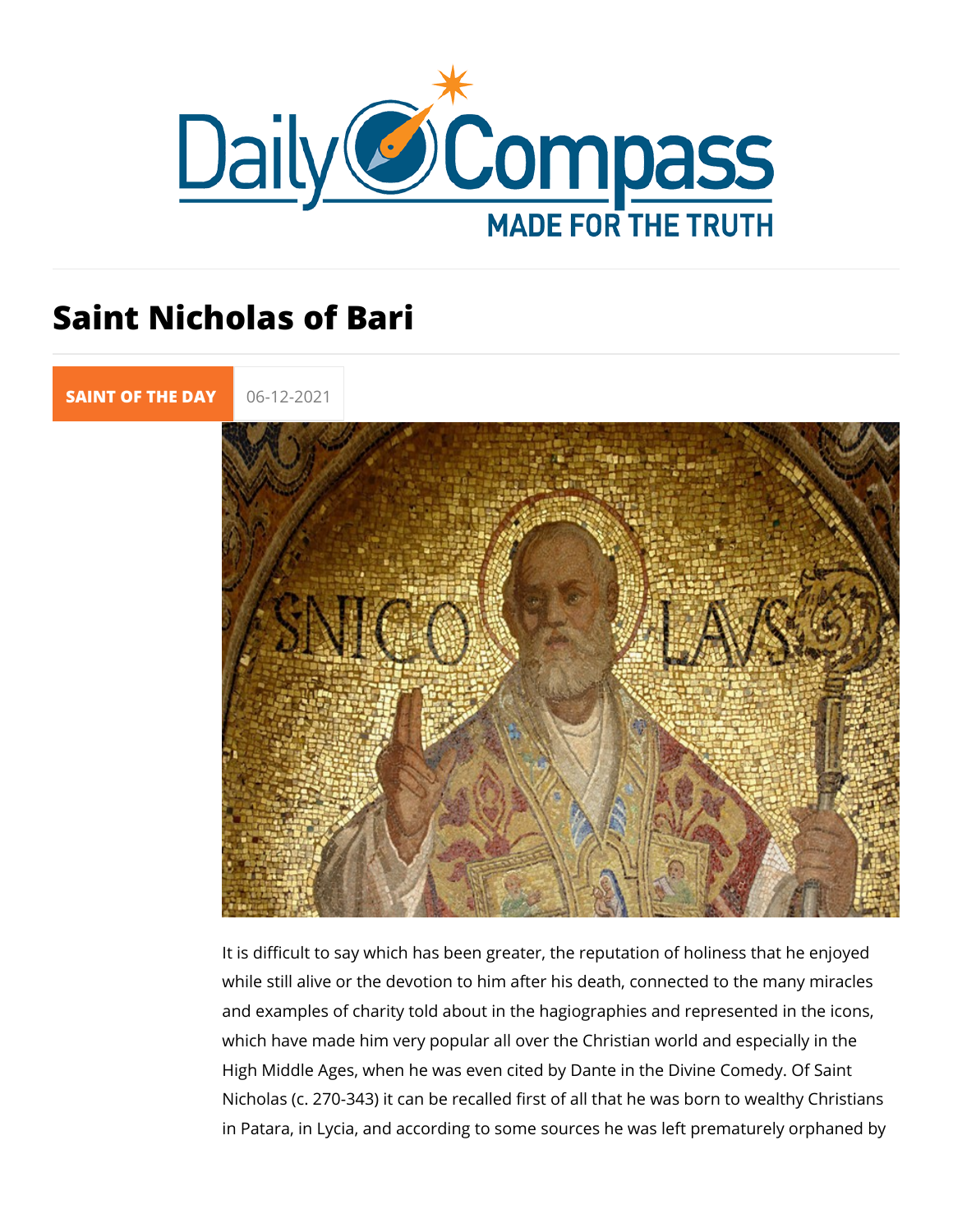both, inheriting a substantial estate that he would later distribute to the poor.

**He moved to nearby Myra** (today corresponding to the Turkish Demre), which is the setting of the episode on account of which he is often depicted with three golden balls, in remembrance of a grand gesture that unites wisdom, disdain toward sin, and love of neighbor. Nicholas found out about a nobleman who had fallen into poverty, and despairing of the possibility of getting his three young daughters married had insinuated to them the idea of prostituting themselves. The saint decided to help those persons and one night he went to their home. Through a window grating he dropped a cloth full of gold coins. After seeing that the father had used that money well, organizing the marriage of the oldest daughter, Nicholas repeated the work of charity a second and a third time, when finally the downtrodden nobleman - keeping a lookout - succeeded in discovering the identity of his benefactor, celebrated in the verses of Dante on "… the largess which Nicholas unto the maidens gave, in order to conduct their youth to honour."

**At the death of the bishop of Myra, Nicholas was chosen as the new leader of the Christian community.** Under the persecutions of Diocletian he was first imprisoned and then exiled, because from prison he continued to urge the Christians to be firm in their faith and not to offer sacrifices to the false pagan divinities. He was released from prison following the freedom of worship obtained by Christianity with the edicts of 311 and 313, resuming his intense apostolic activities. Of course he opposed Arianism, which at the time was the most widespread heresy. Tradition reports that Nicholas participated in the Council of Nicaea in 325 (his name does not appear on certain lists of council fathers but is present on the list of the Byzantine historian Theodorus Lector, held to be correct by some scholars), where he is said to have struck Arius while listening to the heretic - whose ideas were condemned by the council continue to blaspheme by bringing into doubt the divinity of Christ.

**From the figure of Saint Nicholas, venerated among other things as a protector of children,** there developed over time the myth of Santa Claus, which spread rather rapidly after colonists from the Netherlands brought to New York (originally called New Amsterdam) the devotion to the ancient bishop of Myra, with the Dutch name of Sinterklaas, which turned into the modern Santa Claus. The title "of Bari" is instead due to the transfer to the Apulian capital of many of his relics, which took place in 1087, when an expedition succeeded in taking possession of roughly half of the skeleton (the largest bones) which until then had been kept in the cathedral of Myra, a city that in the meantime had fallen into the hands of the Muslims. A few years later the Venetians